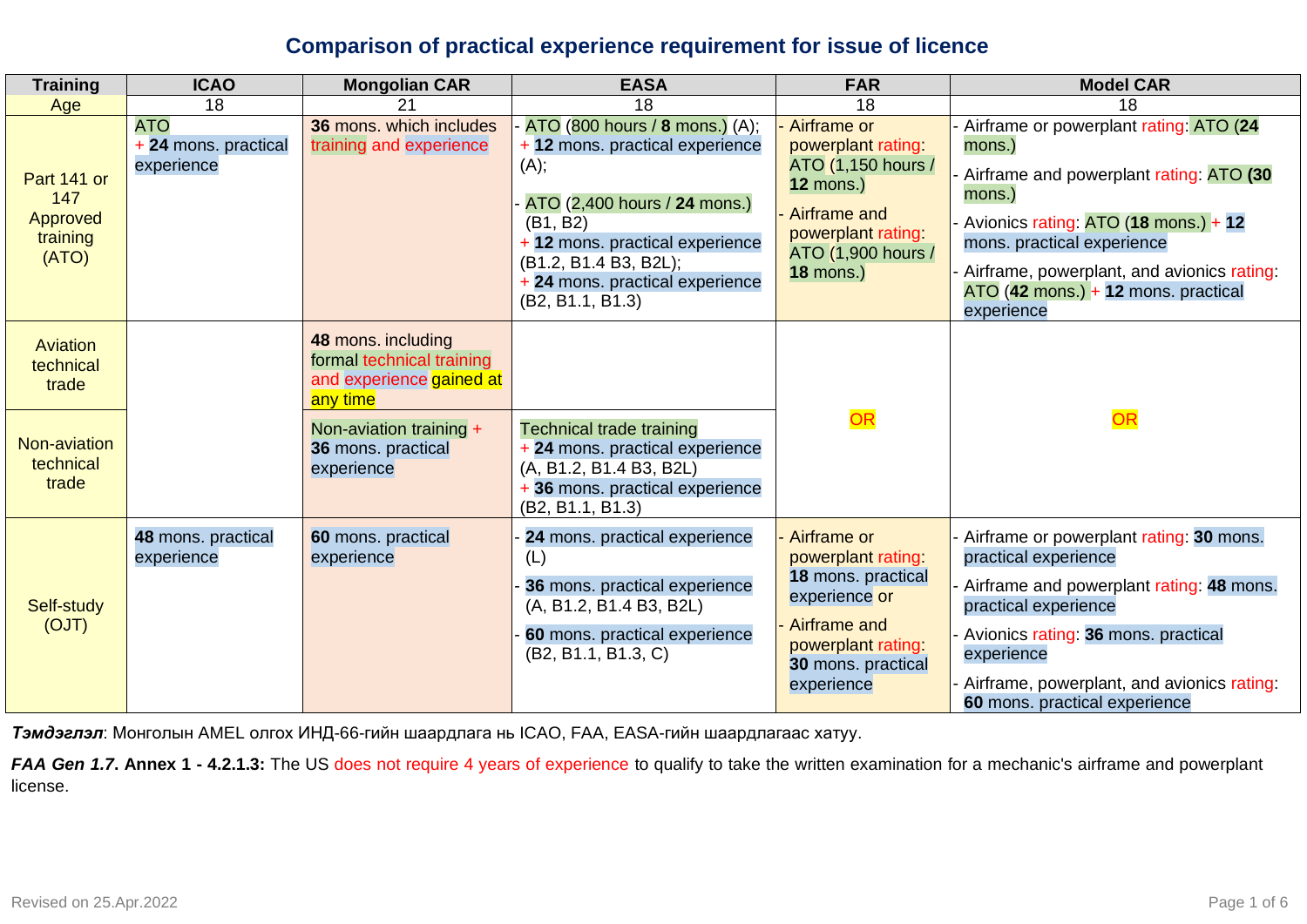# **Part 66 Aircraft Maintenance Personnel Licensing**

| <b>Subpart B - Aircraft Maintenance Engineer Licence</b>                                                                                                                                                                                                                                                                                                                                      | В Бүлэг - Агаарын хөлгийн техник үйлчилгээний инженерийн үнэмлэх                                                                                                                                                                                                                                                                                                                                                                                                                |  |  |
|-----------------------------------------------------------------------------------------------------------------------------------------------------------------------------------------------------------------------------------------------------------------------------------------------------------------------------------------------------------------------------------------------|---------------------------------------------------------------------------------------------------------------------------------------------------------------------------------------------------------------------------------------------------------------------------------------------------------------------------------------------------------------------------------------------------------------------------------------------------------------------------------|--|--|
| 66.53. Eligibility requirements                                                                                                                                                                                                                                                                                                                                                               | 66.53.<br>Нехцел хангах шаардлага                                                                                                                                                                                                                                                                                                                                                                                                                                               |  |  |
| To be eligible for the grant of an AMEL, a person must-<br>(a)                                                                                                                                                                                                                                                                                                                                | AMEL эзэмших этгээд нь дараах шаардлагыг хангасан байх үүрэгтэй:<br>(a)                                                                                                                                                                                                                                                                                                                                                                                                         |  |  |
| (1) be at least 21 years of age; and                                                                                                                                                                                                                                                                                                                                                          | 21 нас хүрсэн байх;<br>(1)                                                                                                                                                                                                                                                                                                                                                                                                                                                      |  |  |
| (2) have passed written examinations, or their equivalents, including an<br>examination in Air Law, that-<br>are acceptable to the Director; and<br>(i)<br>(ii) are relevant to the duties and responsibilities of an aircraft<br>maintenance engineer in the category of licence sought; and                                                                                                 | нисэхийн хууль, дүрмийн шалгалтыг багтаасан бичгийн шалгалт,<br>(2)<br>эсхүл тэдгээртэй дүйцэх дараах шалгалтад тэнцсэн байх:<br>(i) Даргын хүлээн зөвшөөрөхүйц;<br>(ii) хүсэлт гаргасан үнэмлэхний категорийн агаарын хөлгийн техник<br>үйлчилгээний инженерийн үүрэг, хариуцлагатай холбоотой;                                                                                                                                                                                |  |  |
| (3) have passed an oral examination covering the person's<br>understanding and practical application of the duties and<br>responsibilities exercised by the holder of an AMEL; and                                                                                                                                                                                                            | AMEL эзэмшигчийн хэрэгжүүлэх үүрэг, хариуцлагын талаарх тухайн<br>(3)<br>этгээдийн ойлголт болон практик хэрэглээг хамарсан аман шалгалтад<br>тэнцсэн байх;                                                                                                                                                                                                                                                                                                                     |  |  |
| (4) have satisfactorily completed one of the following:                                                                                                                                                                                                                                                                                                                                       | (4) дараах аль нэг сургалт, дадлагад амжилттай хамрагдсан байх:                                                                                                                                                                                                                                                                                                                                                                                                                 |  |  |
| a traineeship in an aviation technical trade, of forty-eight months<br>(i)<br>of practical aviation related experience, including formal<br>technical training with the procedures, practices, materials,<br>tools, machine tools, and equipment generally used in<br>constructing, maintaining, or modifying airframes, powerplants,<br>or avionic equipment, gained at any time; or         | нисэхийн мэргэжлийн техникийн сургуульд хийх сургалт<br>(i)<br>дадлагаар агаарын хөлгийн хүчилсэн бүтэц, хүчний төхөөрөмж,<br>эсхүл авионикийн төхөөрөмжийн үйлдвэрлэл, техник үйлчилгээ,<br>эсхүл модификацид өргөн ашигладаг үйл ажиллагааны журам,<br>дадлага, материал, багаж, машин-багаж болон төхөөрөмжийг<br>хамарсан албан ёсны техникийн сургалтыг багтаасан, нисэхийн<br>холбоотой ажлын 48 сарын дадлага туршлагыг аль ч цаг<br>хугацаанд хуримтлуулсан байх; эсхүл |  |  |
| a traineeship in an appropriate non-aviation technical trade, and<br>(ii)<br>thirty-six months of practical aviation related experience with the<br>procedures, practices, materials, tools, machine tools, and<br>equipment generally used in constructing, maintaining, or<br>modifying airframes, powerplants, or avionic equipment, gained<br>following completion of the traineeship; or | нисэхийн бус, холбогдох мэргэжлийн техникийн сургуульд хийх<br>(II)<br>сургалт болон тухайн сургалт дууссаны дараа, агаарын хөлгийн<br>бүтэц,<br>хүчний<br>ХУЧИЛСЭН<br>төхөөрөмж, эсхүл<br>авионикийн<br>төхөөрөмжийн үйлдвэрлэл, техник үйлчилгээ, эсхүл модификацид<br>өргөн ашигладаг үйл ажиллагааны журам, дадлага, материал,<br>багаж, машин-багаж болон төхөөрөмжийг хамарсан, нисэхийн<br>холбоотой ажлын 36 сарын дадлага туршлага хуримтлуулсан<br>байх; эсхүл        |  |  |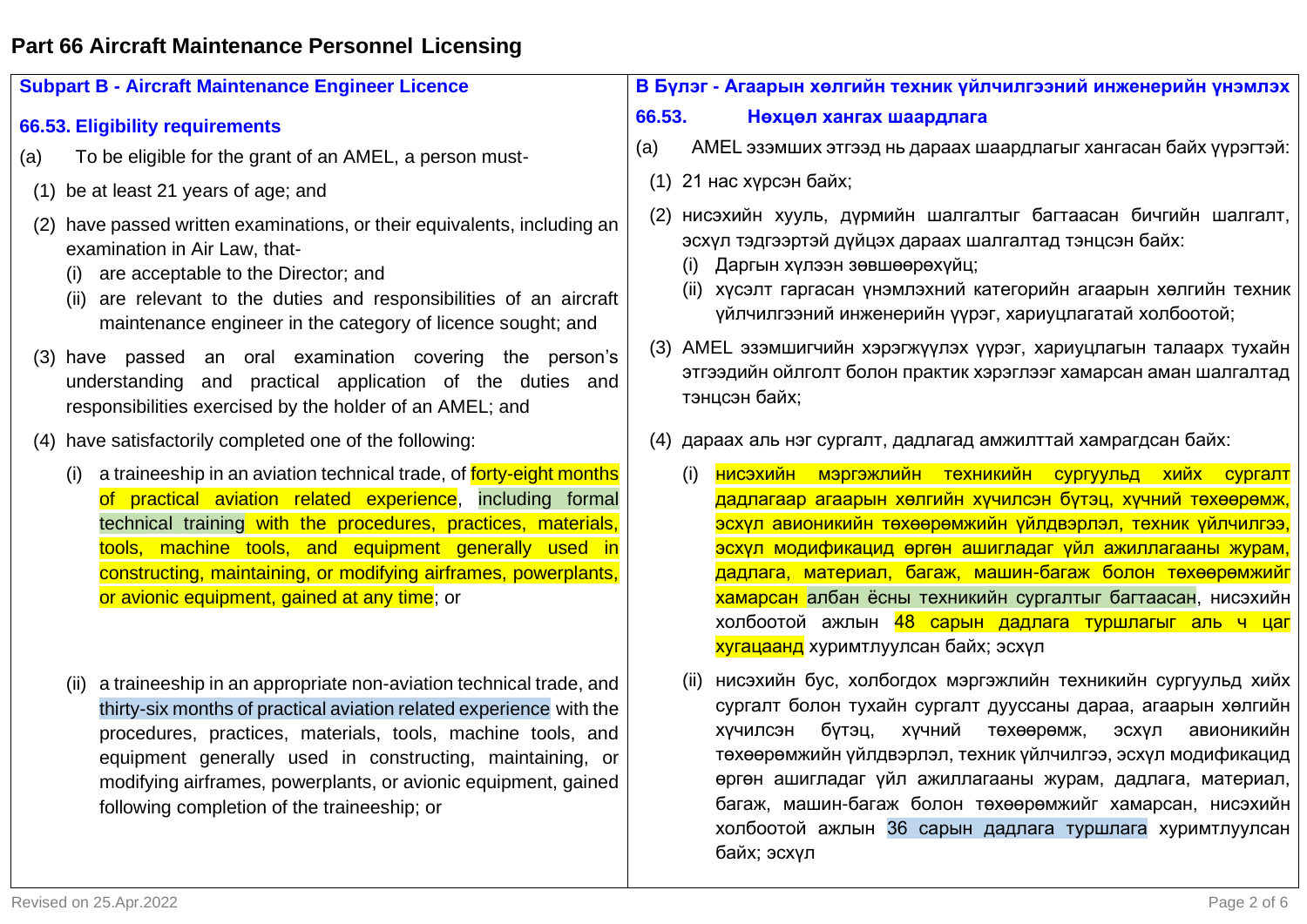Revised on 25.Apr.2022 Page 3 of 6

- (iii) if not completed required training in paragraph  $(4)(i)$ , (ii) and (iv), a total of sixty months of practical aviation related experience with the procedures, practices, materials, tools, machine tools, and equipment generally used in constructing, maintaining, or modifying airframes, powerplants, or avionic equipment; or
- (iv) a course of integrated training, including at least thirty-six months of supervised training and experience, conducted by the holder of an aviation training organisation certificate granted under Civil Aviation law and in accordance with Part 141 or Part 147 if the certificate authorised the conduct of such a course.

(b) For each option in paragraph (a)(4), 24 months of the experience required shall be appropriate to the category of licence sought.

(c) The holder of an AMEL is entitled to an additional category of licence if the holder has passed the applicable examinations required by paragraph (a)(2) and has completed-

- (1) 24 months of experience appropriate to the category of licence sought; or
- (2) 12 months of experience appropriate to the category of licence sought if the applicant has exercised the privileges of an AMEL for 10 or more years.
- (iii) энэ зүйлийн (4)(i), (ii) болон (iv)-т шаардсан сургалтад хамрагдаагүй боловч, агаарын хөлгийн хүчилсэн бүтэц, хүчний төхөөрөмж, эсхүл авионикийн төхөөрөмжийн үйлдвэрлэл, техник үйлчилгээ, эсхүл модификацид өргөн ашигладаг үйл ажиллагааны журам, дадлага, материал, багаж, машин-багаж болон төхөөрөмжийг хамарсан, нисэхийн холбоотой ажлын 60 сарын дадлага туршлагатай байх; эсхүл
- (iv) Иргэний нисэхийн тухай хууль болон ИНД-141, эсхүл ИНД-147 гийн дагуу олгосон нисэхийн сургалтын байгууллагын гэрчилгээ эзэмшигчийн зохион байгуулсан, хяналттай сургалт болон дадлагыг багтаасан 36 сараас доошгүй хугацаатай цогц сургалтын курс, хэрэв гэрчилгээ нь тухайн сургалтын курсийг зохион байгуулахыг зөвшөөрсөн бол.

(b) Энэ зүйлийн (а)(4)-т заасан нөхцөлийн хувьд, шаардлагатай 24 сарын туршлага нь хүсэлт гаргасан үнэмлэхний категорид тохирсон байна.

(c) Хэрэв AMEL эзэмшигч нь энэ зүйлийн (а)(2)-т шаардсан зохих шалгалтад тэнцсэн ба дараах шаардлагыг хангасан бол тухайн үнэмлэхэнд нэмэлт категори авах эрхтэй:

- (1) хүсэлт гаргасан үнэмлэхний категорид тохирох ажлын 24 сарын туршлагатай байх; эсхүл
- (2) хүсэлт гаргасан үнэмлэхний категорид тохирох ажлын 12 сарын туршлагатай байх, хэрэв хүсэлт гаргагч нь 10 жил, эсхүл түүнээс дээш хугацаанд AMEL-ийн эрхийг хэрэгжүүлсэн бол.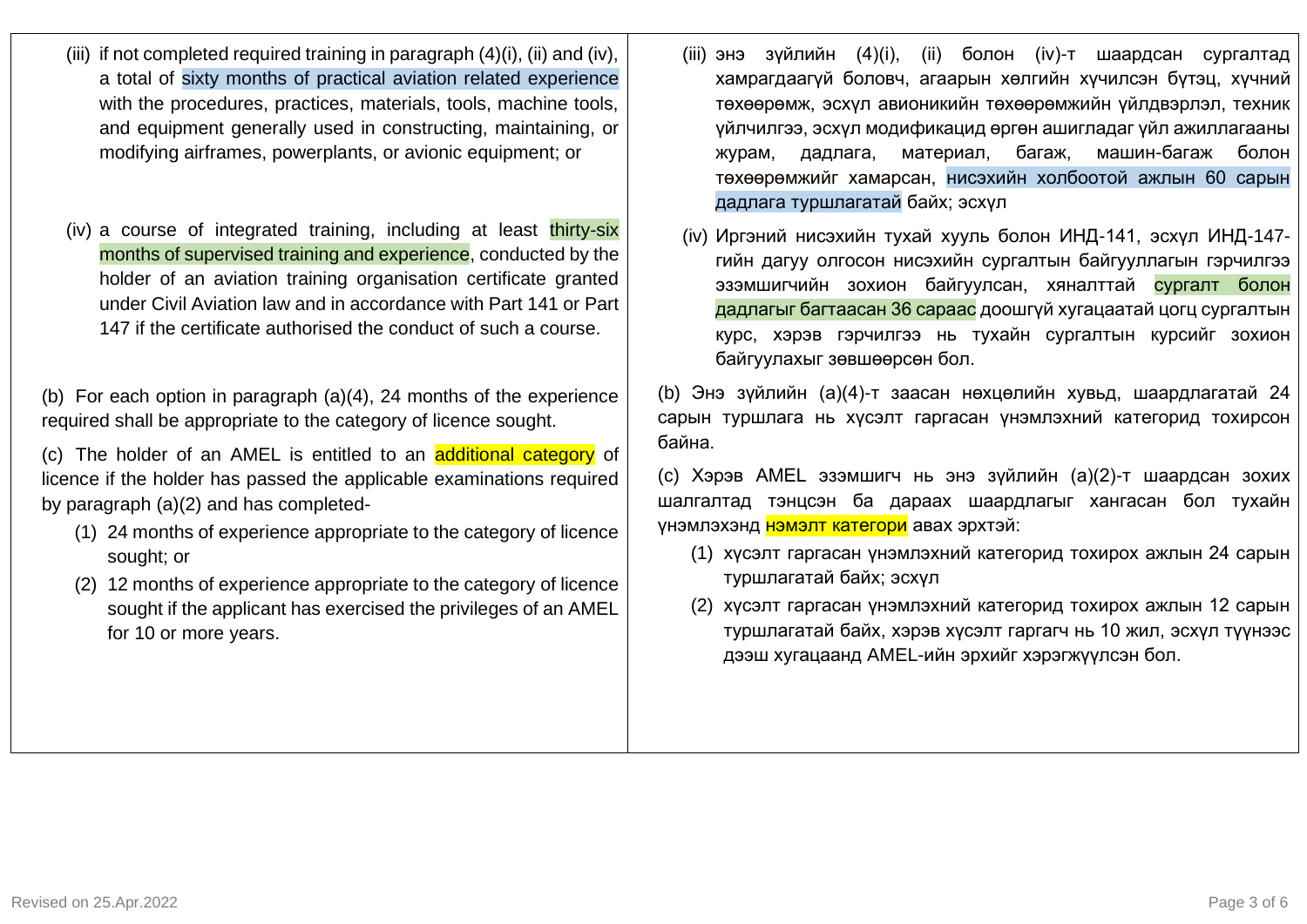## **AC66-1 Aircraft Maintenance Engineer Licence - General**

### **66.53(a)(4) - Practical experience and training**

### *Licence issue experience*

Practical aviation experience requirements for licence issue vary depending on the method by which the applicant has gained training—

- An engineer that has not undertaken any formal engineering training but has completed the required examinations through self-study methods will be required to complete 5 years of practical aviation engineering experience;
- An engineer who has completed a *traineeship in an aviation technical trade* will be required to complete 4 years of practical aviation experience. These 4 years includes the time spent in formal technical training. The training could comprise a range of formal block courses or a continuous non-integrated training course. Mongolian Air Force training is considered to meet this requirement;
- Engineers who have successfully completed a traineeship in an allied engineering trade require 3 years of aviation related practical experience. This is in addition to any practical experience gained when qualifying for the allied trade qualification. An allied trade is a technical trade similar in nature to aviation trades such as, automotive engineering, general engineering, and electronic engineering; and
- Engineers that undertake a course of training conducted by a certificated Part 147 organisation that holds the appropriate Certificate ratings  $(E1 - E4)$  will need to show 3 years of aviation related experience which includes the time spent on integrated aviation training. The course will need to include supervised training and practical experience.

### *Category experience*

A period of 2 years of practical experience is required relating to the specific category being sought. For example, an applicant for a powerplant category is required to show 2 years of powerplant maintenance experience. The balance of the required experience may consist of experience in any of the other categories.

Practical experience for two or more categories may be gained concurrently if the nature of the job allows for this. For example, typically in a general aviation hangar, a tradesperson would work on both aeroplane and powerplant category type maintenance concurrently.

Rule 66.53(c)(2) provides for an engineer who has exercised the privileges of an AMEL for 10 years or more, the holder is entitled to an additional category of licence if he or she has completed 1 year of appropriate experience.

### *CAA 24066-04 form.* Note the following:

- 1. The FAA A&P Certificate, or other ICAO state Certificates based on the FAA Certificate are not recognised.
- 2. EASA/JAA Category A licences are not recognised
- 3. Examination credits without a licence are not recognised.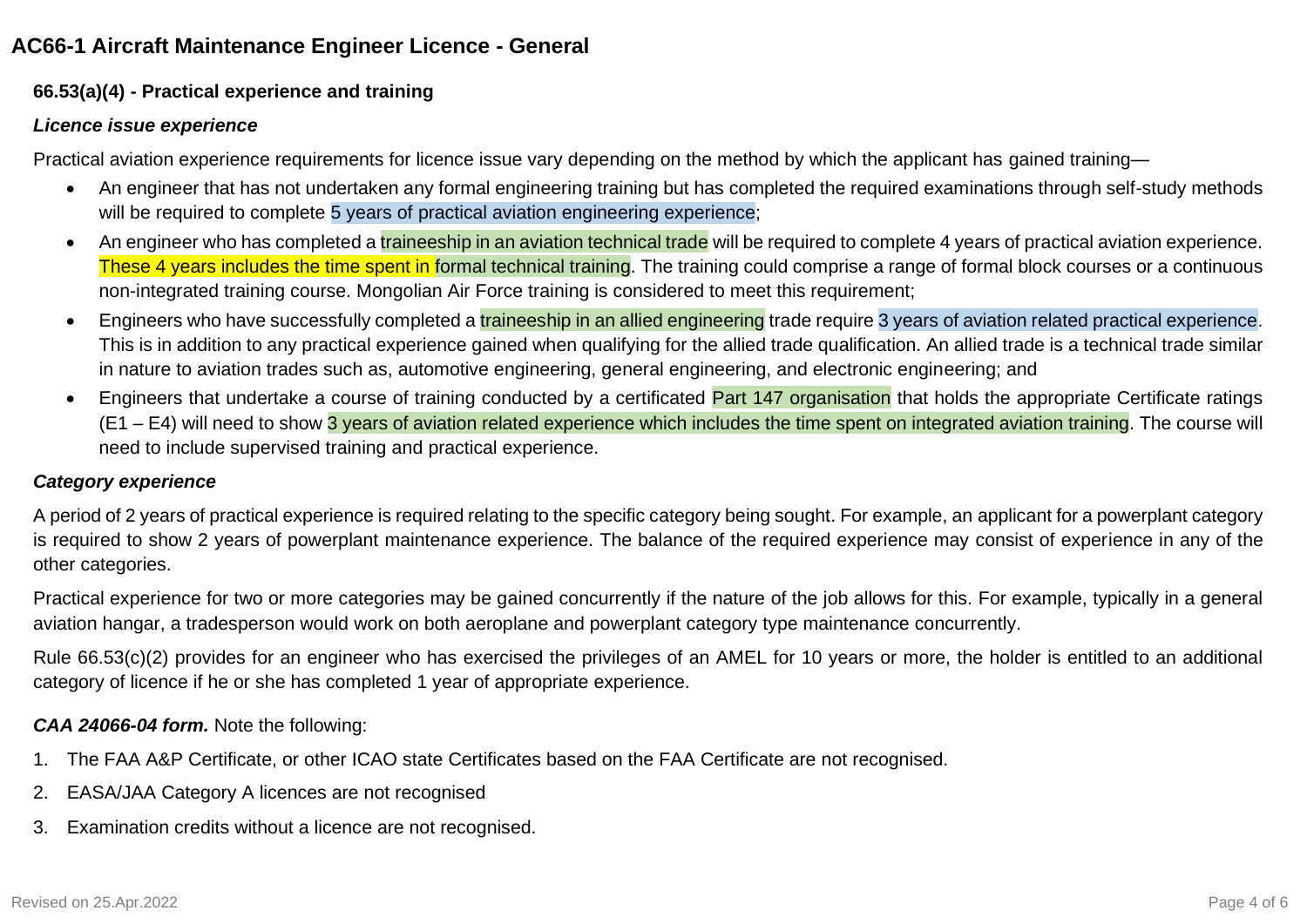# **USED MATERIALS**

### **MODEL CIVIL AVIATION REGULATIONS. PART 2 – PERSONNEL LICENSING**

### **2.6.2.6 EXPERIENCE REQUIREMENTS**

(a) The applicant for an AMT licence and associated ratings may qualify by either practical experience or through completion of approved training in an ATO.

(b) PRACTICAL EXPERIENCE. Each applicant for an AMT licence and rating(s) relying on practical experience shall provide documentary evidence, acceptable to the Authority, of the following experience in the inspection, servicing, and maintenance of aircraft or its components:

- (1) Airframe rating 30 months
- (2) Powerplant rating 30 months
- (3) Airframe and powerplant ratings 48 months
- (4) Avionics rating 36 months
- (5) Airframe, powerplant, and avionics ratings 60 months

*ICAO Annex 1: 4.2.1.3(a)(1)* 

APPROVED TRAINING. Each applicant for an AMT licence relying on completion of training in an ATO shall provide documentary evidence, acceptable to the Authority, of the following training:

- (1) Airframe rating 24 months
- (2) Powerplant rating 24 months
- (3) Airframe and powerplant ratings 30 months
- (4) Avionics rating 18 months in an ATO and 12 months of practical work experience
- (5) Airframe, powerplant, and avionics ratings 42 months in an ATO and 12 months of practical work experience

*ICAO Annex 1: 4.2.1.3. (a)(2); 4.2.1.4* 

*Note 1: Regarding the avionics rating – Transport Canada requires 48 months for the avionics (electronic) rating. The JAA requirements are 5 years of experience for the avionics rating. The training recommendations are that a full mechanic licence, including requirements applicable to airframe and powerplant ratings, will be complied with prior to obtaining the avionics rating.* 

*Note 2: ICAO Doc 10098, Manual on Training of Aircraft Maintenance Personnel, contains guidance material on the design and development of a training programme for aircraft maintenance personnel.*

> *ICAO Annex 1: 4.2.1.3(a)(1) and (2); 4.2.1.4; 4.2.1.4R 14 CFR 65.77, JAR 66.30*